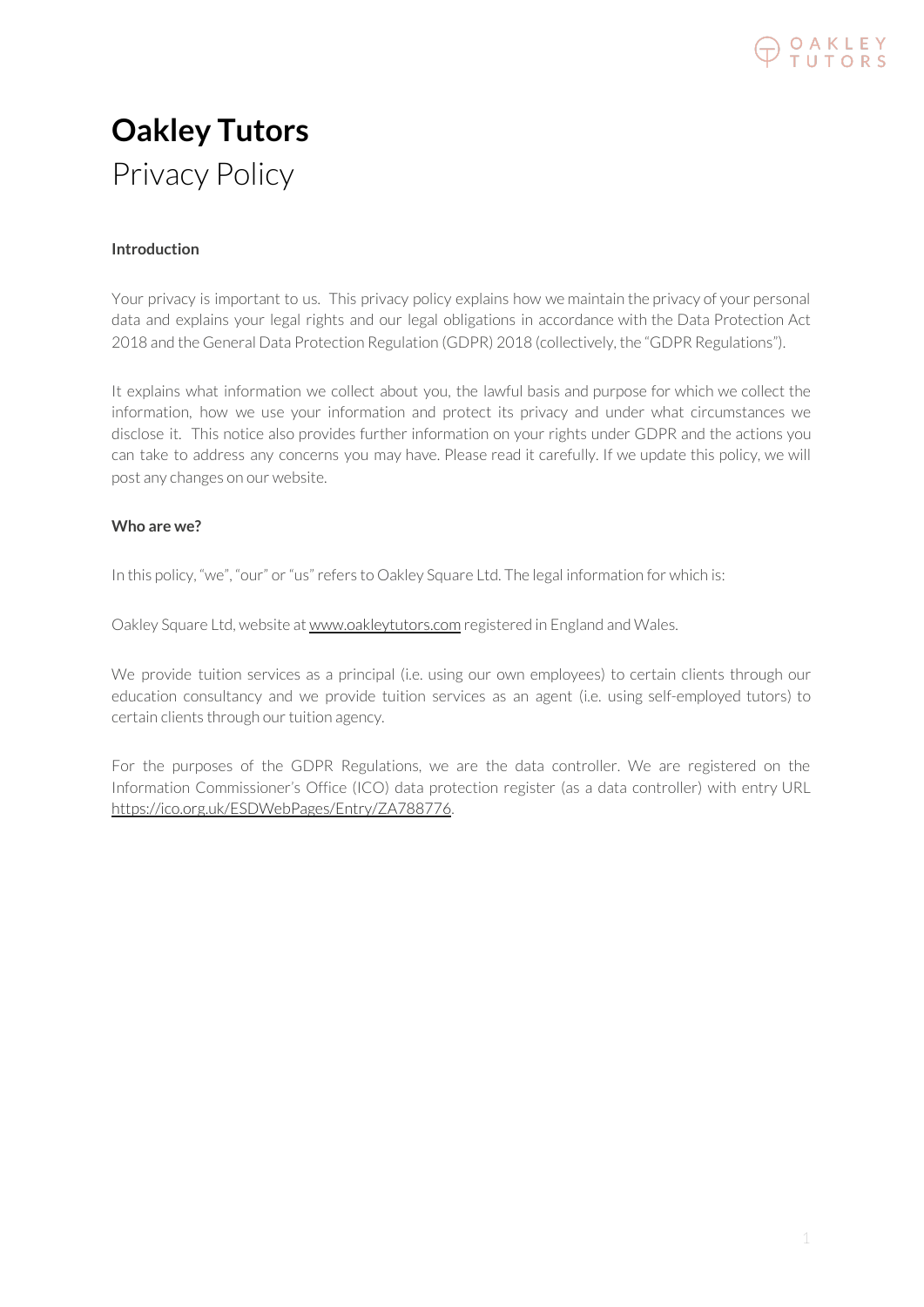

# **Whatinformation do we collect about you?**

We collect personal data about students, their parents, legal guardians or other persons that arrange for tuition on their behalf (i.e. clients), tutors that wish to provide tuition on our behalf, and our staff. The information collected may include:

| Information typically collected                 | <b>Clients</b> | <b>Students</b> | <b>Tutors</b> | <b>Staff</b> |
|-------------------------------------------------|----------------|-----------------|---------------|--------------|
| Relevant personal details                       | Yes            | Yes             | Yes           | Yes          |
| Contact Details                                 | Yes            |                 | Yes           | Yes          |
| Bank account information                        | Varies         |                 | Yes           | Yes          |
| Date of birth                                   |                | Yes             |               |              |
| School information, incl. subjects              |                | Yes             |               |              |
| Interests, hobbies, learning likes and dislikes |                | Yes             |               |              |
| Special requirements, e.g. SEN / EHCP           |                | Yes             |               |              |
| Tuition lesson reports                          |                | Yes             | Yes           | Yes          |
| CVs, cover letters and interview notes          |                |                 | Yes           | Yes          |
| References and academic certificates            |                |                 | Yes           | Yes          |
| Criminal records background checks              |                |                 | Yes           | Yes          |
| Test results of nasen SEN training course       |                |                 | Yes           | Yes          |

Note that the GDPR Regulations have additional requirements in place that must be met in orderto store personal data relating to criminal records background checks (specifically in our case, an Enhanced Disclosure & Barring Service (DBS) Certificate). We are entitled to request and store this personal data as we are supplying tuition services to children and, in certain cases, to vulnerable adults with special educational needs (SEN). We also require our tutors to register for the DBS update service and provide us with permission to use the update service to check that their Enhanced DBS Certificates remain valid.

# **How** do we collect this information?

We may collect and process information you give us (or certain third party service providers), for instance by filling in online forms, by contacting us by phone (calls made to and from our business phone line are recorded for internal monitoring purposes), email, online chat or otherwise, by providing us with information during a consultation.

In the event that you apply for a job with us or to represent us as a tutor, we will require detailed information about you in order to make sure that you are suitable for the role and to comply with our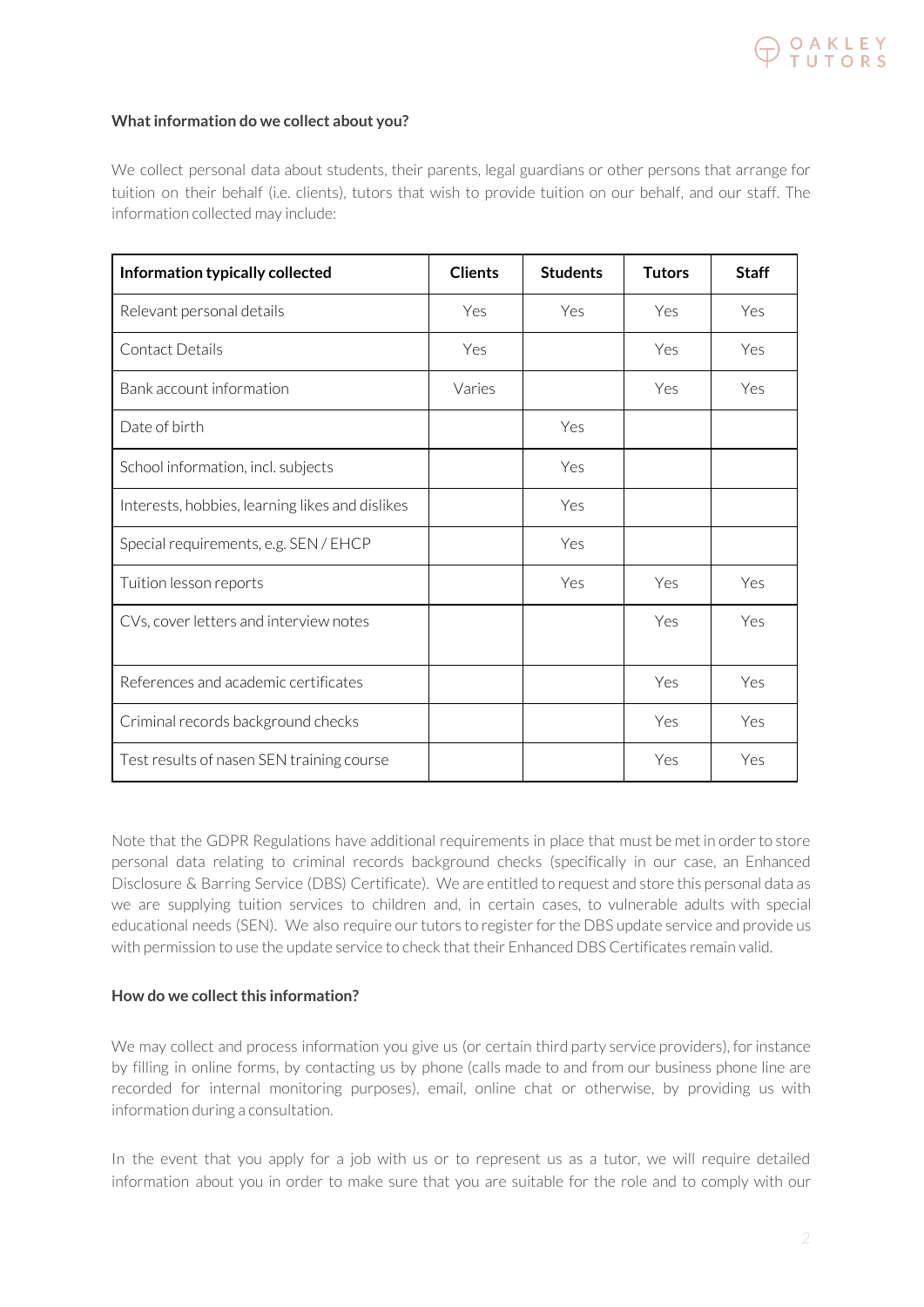

Safeguarding and Child Protection Policy – information will be gathered by way of a face-to-face interview, provided by you, and, with your permission, provided by third parties..

In addition, when you visit our website we may automatically collect technical information including the Internet Protocol (IP) address used to connect your computer to the internet, and information about your site visit.

# **On what basis do we use your information?**

Our lawful basis for processing your data is contractual. We use the information we collect from you for a variety of purposes, including to provide you with the tuition services or with an introduction to provide tuition services (or to provide you with a consultation in connection with providing you with such services), to provide you with information by post, email, telephone, SMS or otherwise about those services and to notify you about changes to our services. We also process personal information to maintain our accounts and records and to support and manage our employees and the tutors that agree to represent us as independent self-employed tutors under a Contract for Services.

We may also use your information to notify you about news, events and other updates we consider may be of interest to you where you have opted in to receive such communications (and have not notified us of your intention to withdraw your consent).

#### **Where we store your personal data**

We will take all steps reasonably necessary to ensure that your data is treated securely and in accordance with this privacy policy.

Your financial information (where applicable, for example with respect to clients, if you are a direct debit client), together with most other client and tutor personal information is stored using our secure management information system.

Tutors cannot see the personal details of the clients or students and clients cannot see the personal details of tutors.

# **Disclosure of your information**

We share certain personal data about the student as well as the client's contact information with the tutor(s) and / or staff that we think would be suitable for your assignment. Where information is considered sensitive, for example, information shared with us from a student's Education, Health and Care Plan (EHCP), we will specifically seek your permission before sharing it with a tutor. In all other cases, we will share information that we feel is relevant to helping the tutor provide the tuition services, unless you request otherwise. Each tutor signs a Contract for Services with us which requires them to maintain the confidentiality and security of any information shared with them about the client and / or student and any information gathered by them in the course of providing tuition. Tutors agree not to disclose such information to a third party, other than as required by law, court order or any governmental or regulatory authority, or in terms of our Safeguarding and Child Protection Policy.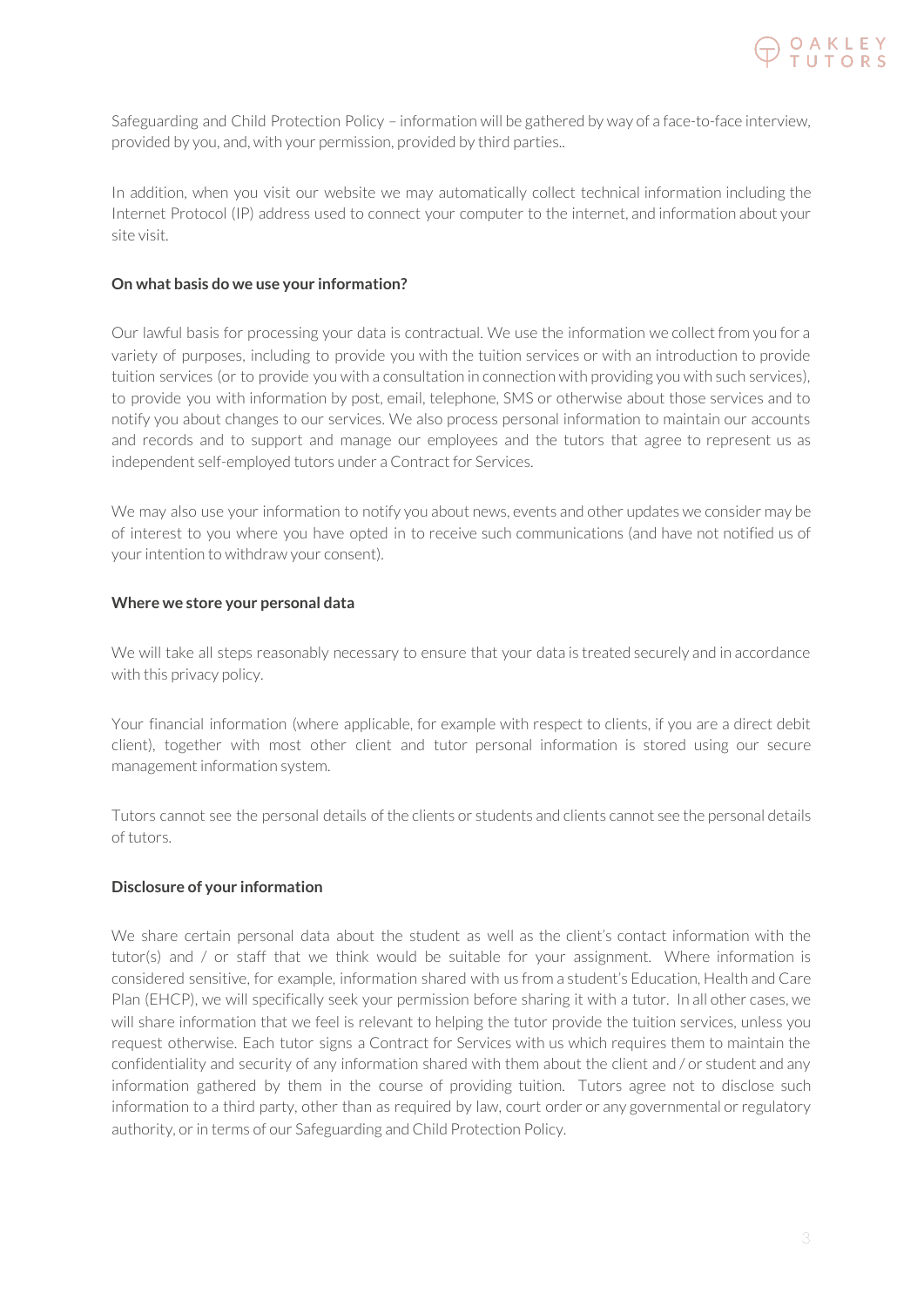

We also provide information about tutors and / or staff to clients to help them determine whether they would like to proceed with a particular tutor / staff member for tuition. Clients are required to maintain the confidentiality of this information in accordance with the terms and conditions that they agree to in using our services and not disclose the information to any third party, other than as required by law, court order or any governmental or regulatory authority, or in terms of our Safeguarding and Child Protection Policy.

We will never sell, trade, or disclose any personal information to any third party (other than to any of our service providers, and only to the extent necessary to provide such service and in cases where we are satisfied with their privacy policies and procedures), other than as required by law, court order or any governmental or regulatory authority, or in terms of our Safeguarding and Child Protection Policy. Third party service providers also have in place their own privacy policies, which prevents them from selling, trading or renting your personal information to others. These can be read at:

# https://www.wix.com/about/privacy

We confirm that we do not transfer personal data outside of the European Union.

# **Our retention of your information**

We retain client information for a period of 4 years after tuition services have ceased – this helps us to maintain a record of all client's that have joined us as members and are therefore entitled to introductions to tutors at no further registration fee. We retain student information until the student turns 26 years' old (this is to enable us to retain information on students that may be covered under the Special educational needs and disability code of practice: 0 to 25 years'). We retain tutor information for a period of 5 years after the tutor has ceased to tutor for us. We retain staff data for a period of 3 years after the staff member has ceased to work for us.

#### **Your rights as a data subject**

The GDPR Regulation's provide data subjects certain rights relating to the processing of their personal data. Given the nature of personal data processed by us, and the lawful basis we have identified for doing so you have the following rights:

- · You may request from us access to the personal data we process concerning you through making a subject access request.
- · You may request rectification of the personal data we process concerning you where it is incomplete or inaccurate.
- · You may request, subject to certain criteria, the erasure of the personal data we process concerning you (note that this may impact the services we provide, and where you have provided any tuition as a tutor on our behalf, we may not be able to remove certain information we hold about you as evidence of our verification of your suitability to be a tutor, other than in accordance with the Contract for Services you signed with us).
- · You may request that we restrict the processing of personal data concerning you. Restriction means that we will only store the personal data and not further process it.